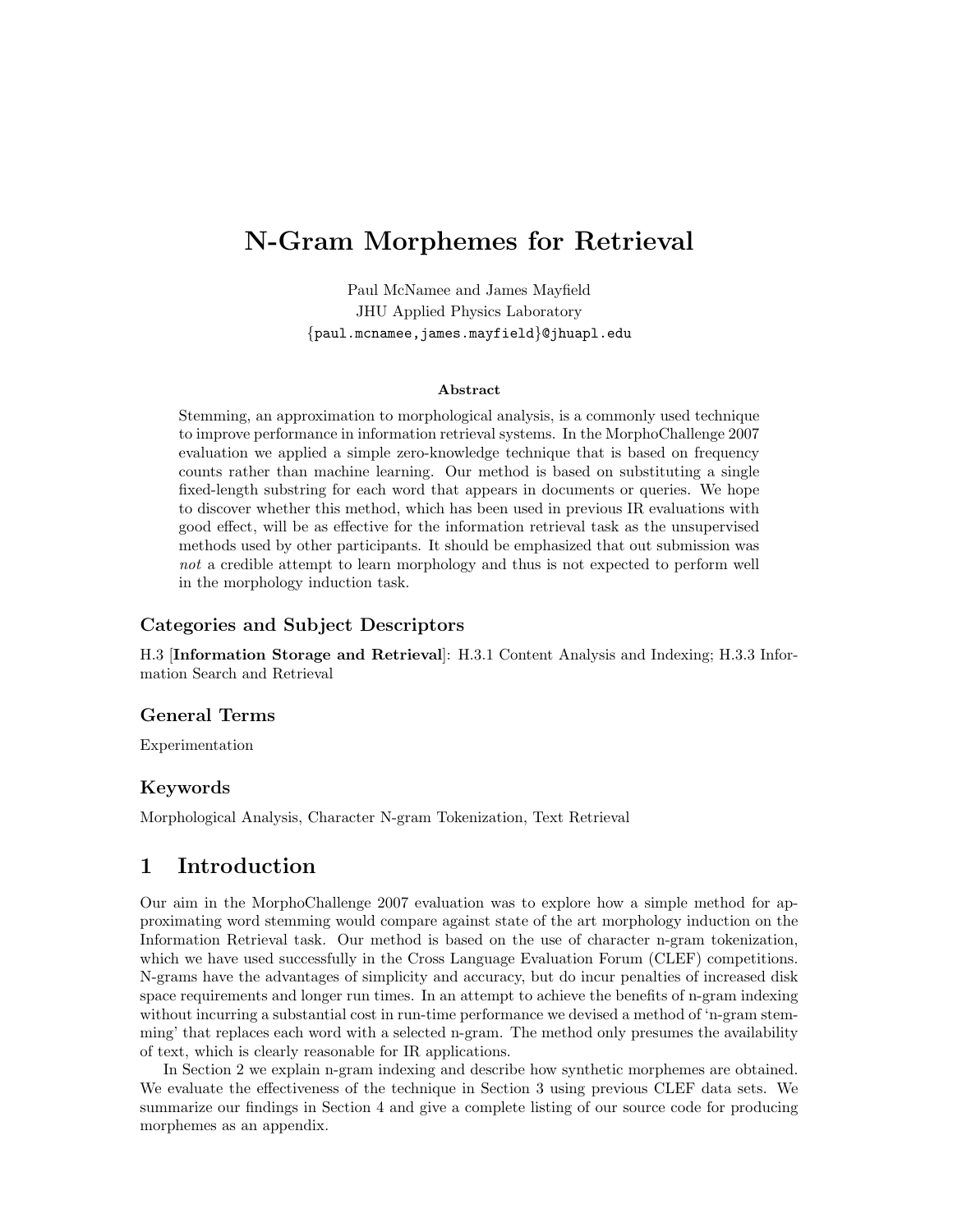### 2 Character N-gramming

#### 2.1 N-gram Indexing

Commonly IR systems adopt a bag-of-words model where words in a document are treated as the basic indexing units. Often the tokenization process additionally transforms words into stems or root forms so that words that differ only by inflectional or perhaps even derivational morphology are treated as the same. With character n-gram indexing, words are not considered the basic indexing unit; instead, character substrings are used, typically of a fixed length. For example, for the text 'Johns Hopkins' the character 4-grams generated are:  $\#joh$ , john, ohns,  $hns\#$ ,  $ns\#h$ ,  $s\#ho$ ,  $\#hop$ , hopk, opki, pkin, kins, and ins  $\#$ <sup>1</sup>. While short n-grams can have higher individual ambiguity (e.g.,  $ins\#$  could come from the words *fins, skins*, and *dolphins*, among others), this collection of twelve n-grams is not very likely to occur unless the phrase 'Johns Hopkins' was present in the original text. Storing 12 entries in an inverted file instead of just two (one for each word) is why n-gram indexing suffers from performance issues. However, this expense also enables flexible matching. Web log analysis shows that roughly  $30\%$  of users mistakenly<sup>2</sup> type "john hopkins" and yet 8 out of the 12 n-grams still match this string.

N-grams have been used in many Asian languages because of inherent difficulties with word segmentation; however they have not been very popular in Western languages. Damashek [1] promoted their use at early TREC evaluations, but his claims generated controversy and were received with skepticism. McNamee and Mayfield [3] overwhelmingly demonstrated that n-grams are effective in European languages and presented compelling evidence using eight languages from the CLEF 2002 evaluation. They found that lengths of  $n=4$  or  $n=5$  worked about equally well and significantly outperformed unnormalized words.

#### 2.2 N-gram Stemming

In their article on n-gram indexing, McNamee and Mayfield left unaddressed the question of whether n-grams achieved higher performance over stemmed words. But in other work they did a direct comparison of n-grams and stems and found that 4-grams performed on par with Porter's SNOWBALL stemmer and in three of eight CLEF 2002 languages performed significantly better. The tendency was that n-grams held an advantage in the more morphologically complex languages (i.e., Finnish, Swedish, German). Still, the question remained as to whether the advantage in accuracy was worth the degradation in run-time performance.

The key factor in increased disk space and run-times is the fact that each word generates multiple n-grams. If there were only some way to prune away most of the n-grams and yet preserve enough of the benefits of n-grams to still confer an advantage. The selection method for each word must be efficient as this is an operation that will be performed on every word in the corpus – billions of operations will be required. Mayfield and McNamee [2] introduced n-gram stemming where a single n-gram would be used to represent each word. The selected n-gram was chosen based on the relative document frequencies of the n-grams spanning the word under consideration. The least frequent n-gram was used; this makes sense if the hypothesis that frequent n-grams are more likely to be part of the morphologically variable part of a word, not the root form. As an example, consider the words *jugglers* and *juggling*. Using statistics from 110282 newspaper articles the constituent n-grams of each word are shown in Table 1. It can be clearly seen that the rarest n-gram 'jugg' occurs much less often than the suffixes 'ers ' and 'ing '. And both words would get replaced with 'jugg' which intuitively seems like a good choice.

Other methods for selecting a single n-gram or a small number of n-grams are possible. For example, the examples we have given use  $n=4$ , but since three runs were permitted in this year's evaluation we also created lists using  $n=3$  and  $n=5$ . One could consider variants such as using two disjoint 3-grams or never ending an n-gram on a vowel, or any number of other permutations that might have linguistic merit.

<sup>&</sup>lt;sup>1</sup>The  $\#$  symbol is used to denote whitespace.

<sup>2</sup>See http://en.wikipedia.org/wiki/Johns Hopkins for an explanation of this unusual given name.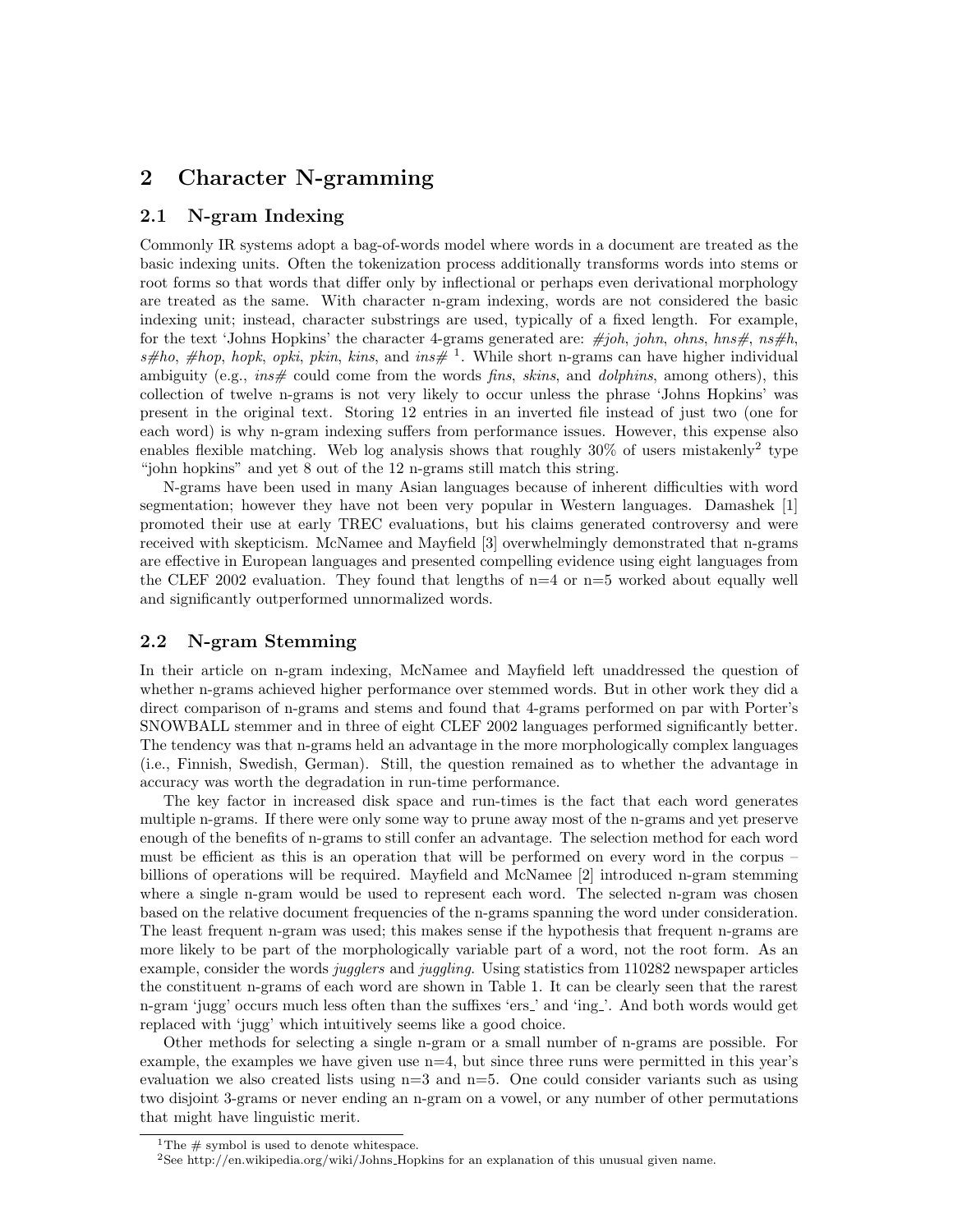| n-gram   | df(jugglers) | n-gram                            | df(juggling) |
|----------|--------------|-----------------------------------|--------------|
| $\#$ jug | 681          | $\#$ jug                          | 681          |
| jugg     | 495          | jugg                              | 495          |
| uggl     | 6775         | uggl                              | 6775         |
| ggle     | 5377         | ggli                              | 3003         |
| gler     | 890          | glin                              | 4567         |
| lers     | 9650         | ling                              | 55210        |
| ers#     | 89701        | $\frac{\text{ing}\#}{\text{ing}}$ | 106463       |

Table 1: Frequency of n-grams in jugglers and juggling

Table 2: Efficacy of N-gram Stemming and Full N-gram Indexing (CLEF)

|           | words  | 4-stems                       | 4-grams                       |
|-----------|--------|-------------------------------|-------------------------------|
| Bulgarian | 0.2096 | $\overline{0.2583 (+23.2\%)}$ | $\overline{0.2928 (+39.7\%)}$ |
| English   | 0.3897 | $0.3796 (-2.6\%)$             | $0.4099 (+5.2\%)$             |
| Finnish   | 0.2278 | $\overline{0.2532 (+11.1\%)}$ | $\overline{0.3754 (+64.8\%)}$ |
| German    | 0.3335 | $0.3404 (+2.1\%)$             | $0.3994 (+19.8\%)$            |
| Hungarian | 0.1983 | $0.2939 (+48.2\%)$            | $0.3568 (+80.0\%)$            |

# 3 Evaluation

### 3.1 Task 1: Morphology Induction

For Task 1 we simply reported, for each word, the 3, 4, or 5-gram with lowest collection frequency based on the training data provided for each language. We did not predict any attributes such as +PL or +3 PER. Since we did not set out to truly learn morphological rules, we are not really surprised by our results. Our runs had lower F-score than all other runs in each of the four languages. We note that our runs with 5-grams did have the highest precision in each of the four languages with with very low recall.

### 3.2 Prior Results in Information Retrieval

We have experimented with n-gram morphemes in previous CLEF datasets. In Table 2 we present results in five languages using data from CLEF 2002 (for English, German, and Finnish) and CLEF 2005 (Bulgarian and Hungarian) that illustrate the relative effectiveness of n-gram indexing and n-gram analysis compared to processing unnormalized words. We report performance using mean average precision. Comparisons should not be made across languages in Table 2, but the results are meaningful for the different conditions in each language.

N-gram stemming usually helps, though performance was slightly worse for English. The largest gains are in the more complex languages and n-gram stemming does not perform as well as the use of ordinary n-gram indexing where the set of all n-grams is used instead of a select one.

### 3.3 Task 2: Information Retrieval

In this competition the organizers took lists of normalized word forms and replaced words in the CLEF source documents with a canonical form. The test sets used were: CLEF-2005 (English), CLEF-2004 (Finnish), and CLEF-2003 (German). The Lemur retrieval engine was used with TF/IDF or Okapi BM25 term weighting. No automated relevance feedback was performed on queries.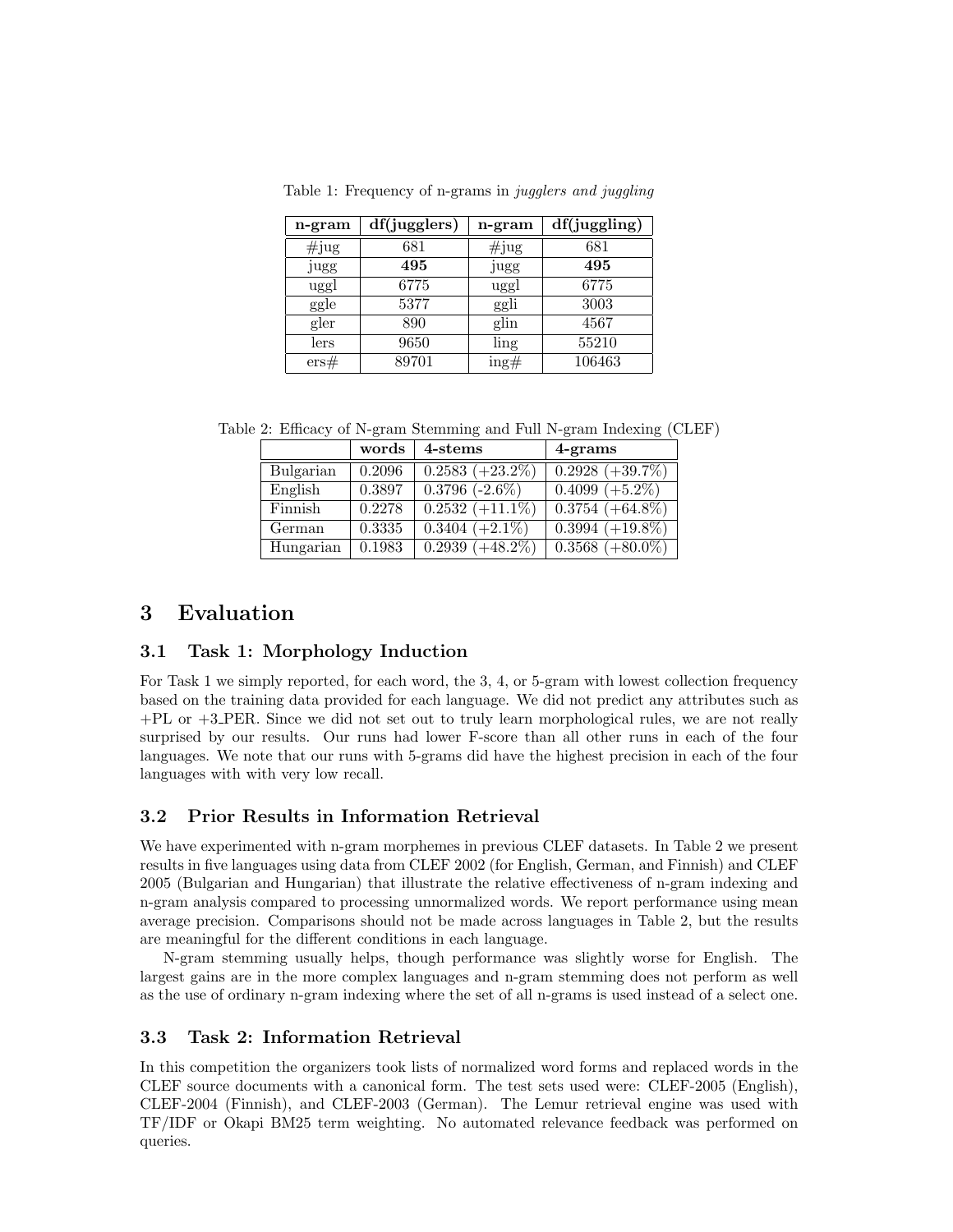Table 3: Task 2 Results for N-gram Stemming and Reference Conditions

|                           | English-05 | Finnish-04 | German-03 |
|---------------------------|------------|------------|-----------|
| No Analysis (dummy)       | 0.2783     | 0.3496     | 0.3559    |
| Porter Stemmer            | 0.3052     | 0.3725     | 0.3566    |
| 4-Stems                   | 0.2838     | 0.3049     | 0.3257    |
| 5-Stems                   | 0.2885     | 0.3327     | 0.3618    |
| <b>Baseline Morfessor</b> | 0.2863     | 0.3874     | 0.4105    |
| Gold Standard             | 0.2602     | 0.3128     | 0.3734    |

Table 4: Results from Prior CLEF evaluations

|                                  | English-05   Finnish-04   German-03 |        |
|----------------------------------|-------------------------------------|--------|
| All 4-grams $\vert 0.3692 \vert$ | 0.5064                              | 0.5056 |
| All 5-grams $\vert$ 0.3873       | 0.5236                              | 0.4869 |

In Table 3 we compare our performance using 4-stems and 5-stems to several reference conditions. These figures are all based on the withnew condition, the scenario where all words in the IR collection were transformed, and with TF/IDF weighting.

The 4-Stems do not score as high as the 5-Stems. The 5-Stems outperform the dummy condition and the gold standard analysis in two out of three languages. The Morfessor baseline roundly beats 5-Stems in Finnish and German, though the two methods are comparable in English. The results in Table 2, using CLEF-2002 data (which was not used in MorphoChallenge 2007), also show little difference between the dummy condition (labeled 'words' in Table 2) and n-gram morphemes. However, in Table 2, the use of all n-grams that span a word yields sizable improvements. This is also the case on the test sets used in this year's competition.

In Table 4 we list results obtained using the JHU/APL HAIRCUT retrieval engine in the CLEF evaluations in 2003-2005. These runs also made use of relevance feedback, and are not directly comparable to the results in Table 3. Nonetheless these figures suggest the use of all n-grams yields better performance compared to a single selected one.

### 4 Summary

We set out to participate in the information retrieval evaluation, not the morphology induction task. Our method for producing morphemes is unorthodox, but we believe that it is suitable for use in information retrieval. We provided results based on our own information retrieval experiments that support this claim, and that offer a means to obtain improvement with n-grams without a run-time penalty. The technique is also well motivated when working in a language with no available morphological toolkit. The results from the Task 2 evaluation suggest that n-gram morphemes perform better than unnormalized words and similarly to the gold standard analysis, but not as well as the Morfessor algorithm.

# References

- [1] Marc Damashek. Gauging simularity with n-grams: Language-independent categororization of text. Science, 267:843–848, 10 February 1995.
- [2] James Mayfield and Paul McNamee. Single n-gram stemming. In SIGIR, pages 415–416, 2003.
- [3] Paul McNamee and James Mayfield. Character N-gram tokenization for european language text retrieval. Inf. Retr, 7(1-2):73–97, 2004.